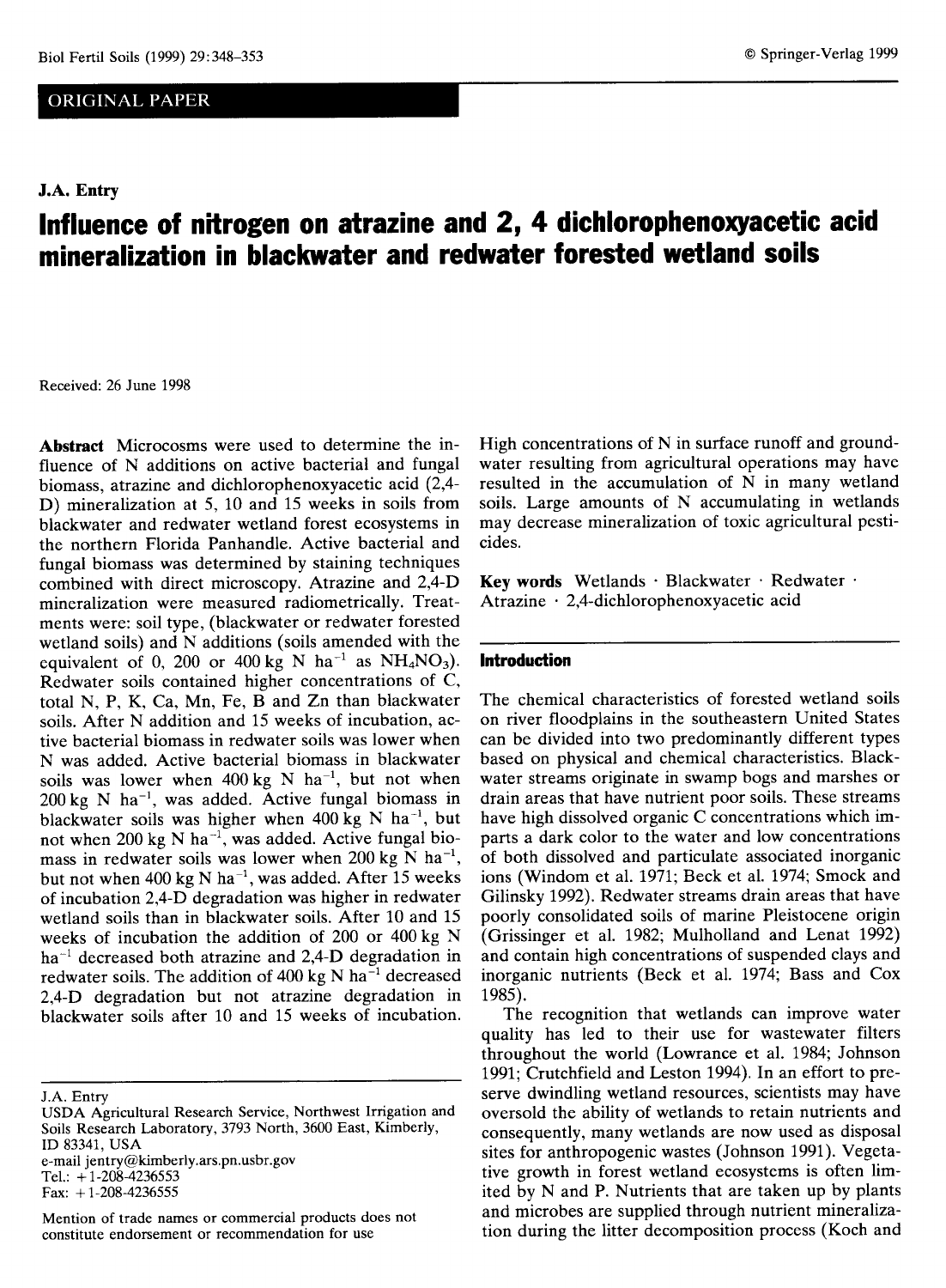Reddy 1992; Cooper and Brush 1993). In the past few decades, intensive agricultural fertilization and inadequate wastewater treatment have contributed to increasing concentrations of N (Smolen 1981; Magette et al. 1989; Pickett et al. 1992; Hill 1996) and herbicides (Kolpin et al. 1994; Liu et al. 1996; Pasquarell and Boyer 1996) in surface runoff and groundwater which in some cases have resulted in the accumulation of these chemicals in wetlands (Szeto et al. 1990; Spalding et al. 1994; Goolsby et al. 1994; Wan et al. 1994, 1995; Mersie and Seybold 1996).

High concentrations of N have been shown to inhibit atrazine and dichlorophenoxyacetic acid (2,4-D) degradation by some bacteria and fungi (Donnelly et al. 1993). Alvey and Crowley (1995) found that atrazine mineralization in compost-amended agricultural soils was inhibited when fertilized with 500 kg N ha<sup>-1</sup> as CaNO<sub>3</sub>. Entry et al. (1993) found that high concentrations of N decreased atrazine and 2,4-D mineralization in grassland soils. Therefore, high concentrations of N may be expected to reduce the degradation of atrazine and 2,4-D in wetland environments (Entry and Emmingham 1996). The objective of this research was to determine the influence of N additions on active bacterial and fungal biomass and atrazine and 2,4-D mineralization in blackwater and redwater forest wetland soils.

## **Materials and methods**

#### Site descriptions

The top 10 cm of mineral soil was sampled in three blackwater and three redwater forest wetland floodplains in the northern Florida Panhandle. The blackwater river floodplains were on the Withlacoohae, Suwannee and Acullia rivers. The Withlacoohae river floodplain was sampled at Blue Springs, Florida (30° 30'N 83° 15 'W). The site supported a forest consisting of live oak *(Quercus virgiana* Mill.), water oak *(Q. nigra* L.), sweetgum *(Liquidambar styracifoila* L.) and slash pine *(Pinus ellotti* L.). The Suwannee river floodplain was sampled at Suwannee River State Park, Florida (30° 27'N 83° 48'W). The site supported a live oak, turkey oak *(Q. laevis* Walt.), post oak *(Q. stellata* Wangenh.), blackgum *(Nyssa sylvatica* Walt. Sarg.) and slash pine forest. The Acullia river floodplain was sampled near Lamont, Florida (30° 22 'N 83° 44 'W). The site supported a forest growing baldcypress *(Taxodium distichm* L. Rich), water oak, sweetbay *(Gordonia lasianthus* L. Ellis.), blackgum and sweetgum.

The redwater river floodplains were on the Sandy Creek, Chipola and Escambia rivers. The Sandy Creek floodplain was sampled at Ponce de Leon Recreation Area, Florida (30° 40'N 86° 00 'W). The site supported a forest consisting of blackgum, gum *(N. aquatica* L.), baldcypress, sweetgum and sweetbay. Most trees were covered with spanish moss *(Tillandsia usneoides* L.). The Chipola river floodplain was sampled at Florida State Caverns Park, Florida (30° 49'N 85° 15'W). The site supported predominantly baldcypress with some blackgum, laurel oak *(Q. laurifolia* Michx.), swamp oak *(Q. lyrata Walt.)* and water oak. Most trees were covered with spanish moss. The Escambia river floodplain was sampled at University of Western Florida Wetlands, in Pensacola, Florida (30 $^{\circ}$  30'N  $87^{\circ}$  30'W). The site supported a forest growing baldcypress, blackgum, water tupelo, swamp oak, water oak and sweetgum trees.

The soil on the floodplain of the Withlacoohe river was a sandy, siliceous, thermic, Arenic Hapludult (Howell and Williams 1990). The A layer was approximately 10 cm thick, dark grey with fine granular structure and a pH of 5.0. The soil on the floodplain of the Suwannee river was a sandy, siliceous, thermic, Aquic Hapludult (Howell and Williams 1990). The A layer was dark grey and approximately 18 cm thick. It had a weak, fine granular structure with a pH of 4.8. The soil on the floodplain of the Acullia river was a sandy, siliceous, thermic, Grossarenic Paleaquult (Howell and Williams 1990). The Ap layer was a dark grey, 18-cm-thick layer with a weak, granular structure and a pH of 5.0.

The soil on the floodplain of the Chipola river was a fine, clay, siliceous, nonacid, thermic Typic Fluvaquent (Duffee et al. 1979). The Al layer was a dark greyish-brown clay-loam 18 cm thick with a granular structure and a pH of 4.5. The soil on the floodplain of the Sandy Creek was a loamy-clay, siliceous, acid, thermic Typic Fluvaquent (Sullivan 1975). The Al layer was a dark greyish-brown, loamy-clay approximately 18 cm thick with a pH of 4.8. The soil on the floodplain of the Escambia river was a loamy, siliceous, acid, thermic Typic Fluvaquent (Walker et al. 1960). The Al layer was a reddish-brown, clay-loam approximately 12 cm thick with a pH of 4.8.

Sampling procedures

Three soil samples were collected from the top 10 cm of mineral soil in three separate  $1-m^2$  areas of each soil type on 16 and 17 January 1995 when the soil temperature was 18-20 °C and the soil moisture content was 50-60% as measured gravimetrically. The nine samples of the top 10 cm of mineral soil were collected from each site and analyzed for nutrients and active bacterial and active fungal biomass. Nine soil samples from each site with N addition were analyzed for atrazine and 2,4-D mineralization. Soil was collected and stored in air-tight and moisture-tight plastic freezer bags at 4°C and at moisture conditions similar to those in the field. Soil was prepared for microbial testing within 24 h of collection to minimize the effects of storage on microbial activity (West et al.1986).

#### Soil chemical analysis

Soil moisture was determined gravimetrically after drying soil to a constant weight at 104 °C for 24 h. At the time of collection, three separate readings of soil temperature were taken at each sampling location. Soil pH was determined with a 1:1 paste of soil and water (McLean 1982). Nitrate was determined using the Lachat autoanalyzer (Lachat Quickchem Systems, Milwaukee, Wis.). Total C was estimated by dry ashing at 525 °C and assuming C equal to 50% of loss on ignition (Nelson and Sommers 1982). Nitrogen was determined using a Lachat autoanalyzer (Bremmner and Mulvaney 1982). Extractable P, K, Ca, Mg, Mn, Fe, Cu, B and Zn was determined by extracting a 2-g sample of the top 10 cm of mineral soil with four aliquots of 0.225 M NH4OAC plus 0.0005 M diethylentri-aminepentaacetic acid (DTPA). The soil was shaken for 7 min, centrifuged at 180 rpm/ min and analyzed for the above elements on a Jarrol Ash 9000 inductively coupled plasma spectrometer.

#### Experimental design

The laboratory experiment was arranged in a randomized block (Kirk 1982). Treatments were: (1) type of forested wetland (blackwater or redwater) and (2) control (0), and the addition of the equivalent of 200 and 400 kg N ha<sup>-1</sup> to the top 10 cm of soil. Soil types (sites) were considered as blocking variables. The soil (15 g) was assumed to have bulk density of  $1.0 \text{ g cm}^{-3}$  and was treated with an equivalent dry weight of  $0.025$  g of  $NH<sub>4</sub>NO<sub>3</sub>$  cor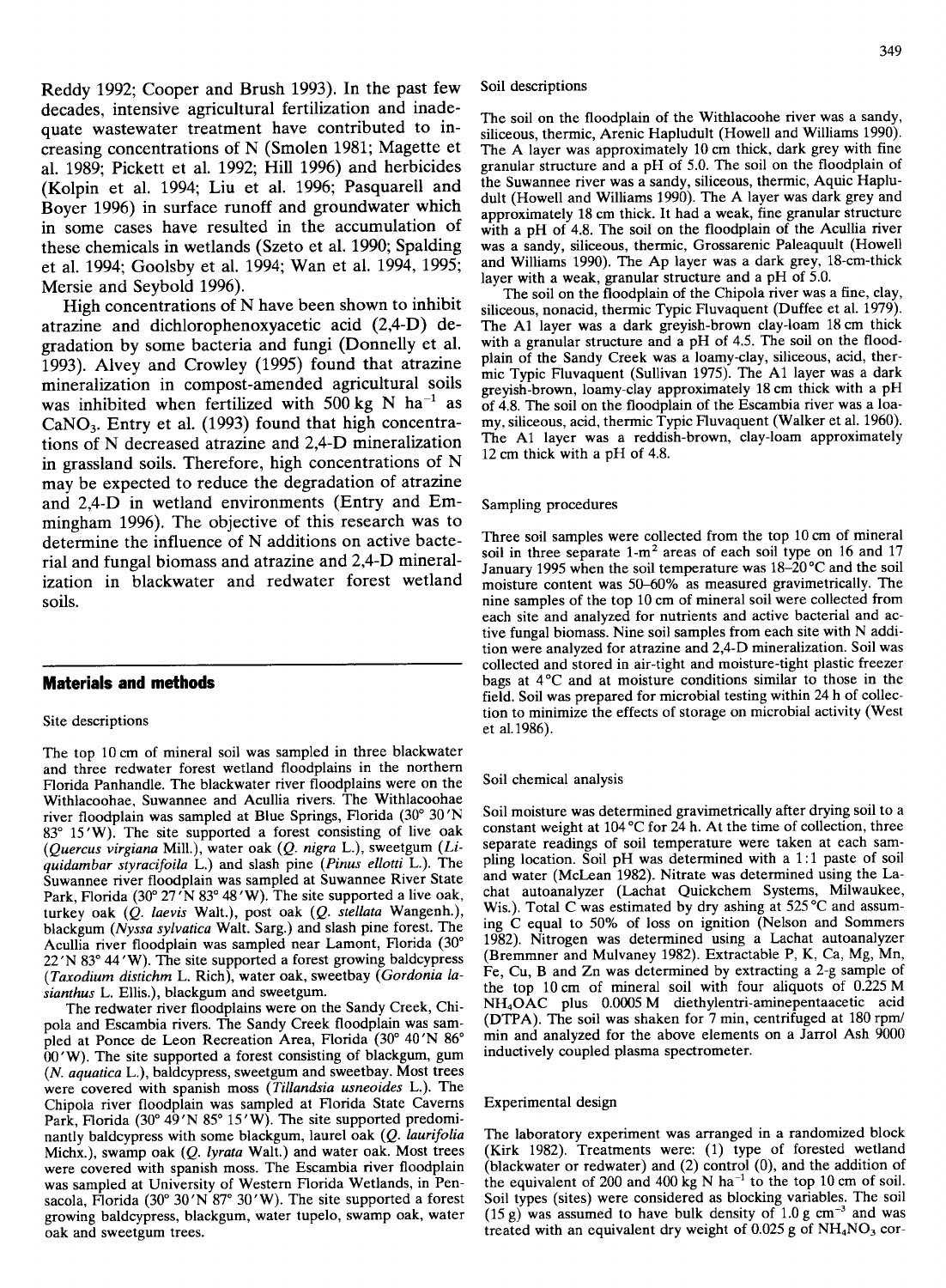responding to the 200 kg N ha<sup>-1</sup> or 0.050 g of NH<sub>4</sub>NO<sub>3</sub> corresponding to the 400 kg  $\overline{N}$  ha<sup>-1</sup>. Control soils (no additional N) received 1 ml of distilled, deionized  $H_2O$ .

#### Microbial biomass measurements

Active, but not total, bacterial biomass and fungal biomass were determined for each soil before C and N additions and on each treatment after incubation using methods described by Ingham and Klein (1984). A 1-g soil sample was diluted in 9 ml of a phosphate buffer (pH 6.0) and shaken at approximately 120 rpm for  $5$  min. A 1-ml aliquot was removed and stained with 1 ml of a 20  $\mu$ g ml-1 fluorescein diacetate (FDA) solution in a 0.2 M phosphate buffer for 3 min. One milliliter of 1.5% agar in a 0.1 M phosphate buffer (pH 9.5) was added to the FDA suspension. The sample was mixed and an aliquot placed on a microscope slide containing a cavity of known volume (Ingham and Klein 1984). Immediately after preparation, slides were examined for FDA-stained hyphal length by epifluorescent microscopy. Three slides were evaluated from each sample and ten fields per slide were evaluated with phase contrast microscopy for total hyphal length, and three transects were evaluated for FDA-stained (active) hyphal length at  $\times 160$  total magnification.

lodonitrotetrazolium (INT) stain was used for counting active bacteria (Stamatiadis et al. 1990). A 1-ml sample of initial soil suspension was diluted to a final dilution in a 0.2-mg soil in 4 ml buffer. The suspension was incubated with 4 ml of filtered INT buffer for 60 min in the dark at 20 °C. Three slides were evaluated for each sample and ten fields per slide were evaluated using epifluorescent oil-immersion microscopy to determine numbers and size of fluorescent bacteria (Lodge and Ingham 1991). Bacterial volume was computed from the number of soil bacteria per gram of soil considering bacterial spheres to be  $1 \mu m$  in diameter (Jenkinson and Ladd 1981). A carbon to volume conversion factor of  $120 \mu$ g C mm<sup>-3</sup> was used for both bacteria and fungi, assuming 1.1 g cm<sup>-3</sup> wet density, 20% dry matter content, and a 0.41  $\mu$ g  $C/\mu g$  bacteria carbon content in the bacterium or fungus (Jenkinson and Ladd 1981).

#### Herbicide mineralization

Ring-labeled 14C atrazine (purity >99.5%) was donated by Ciba-Geigy (Greensboro, N.C.) and ring-labeled 14C 2,4-D (purity >98%) was purchased from Sigma (St. Louis, Mo.). We dissolved 1 mM of unlabeled atrazine plus 1995 Bq of ring-labeled 14C atrazine in 10 ml of 95% ethanol. In a separate container, we dissolved 1 mM of unlabeled 2,4-D plus 2557 Bq of ring-labeled 2,4- D in 10 ml of 95% ethanol. Each mixture was brought to 100 ml volume with deionized water. We placed 15 g equivalent dry weight fresh soil in a 50-m1 test tube, added 1 ml of the diluted pesticide solutions and thoroughly mixed the soil and herbicides.

Test tubes were then sealed with a rubber stopper with one inlet and one outlet port. Air was passed through soda lime to remove  $CO<sub>2</sub>$  and then distilled water at a flow rate of approximately 1660 cm<sup>3</sup>/min. At 72-h intervals, moist,  $CO_2$ -free air was passed into the tube (Edwards 1982). Exit gases containing  ${}^{14}CO_2$ were passed through an air line into a scintillation vial containing 10 ml of 1 M NaOH to trap  $CO<sub>2</sub>$ . Atrazine and 2,4-D-mineralization were measured at 5, 10 and 15 weeks of incubation. All treatments were incubated at 20 °C. After each of the three incubation periods, vials containing NaOH were replaced. Subsamples (0.5 ml) from each vial containing NaOH were placed in 20-m1 scintillation vials, mixed with a 1-ml distilled, deionized  $H_2O$  and 17-m1 scintillation cocktail (Bio-Safe II, Research Products International, Mount Prospect, Ill.) and counted for 10 min with a Beckman LS 7500 autoscintillation counter.

We ran 1 set of controls and 1 set blank for each set of 27 samples in order to establish background counts. Control soil samples consisted of 15 g equivalent dry weight of three samples of each blackwater and redwater soil with <sup>14</sup>C-labeled herbicide. Control soils were autoclaved for 1 h (252 °C, 1.4 kPa). Blanks consisted of a run of the procedure without soil placed in the container. The amount of 14C counts from control and blank samples was not significantly different from background counts. All herbicide mineralization values are, therefore, reported as values above control values. There were nine replications of each treatment for each soil type with N addition.

#### Statistical analysis

All dependent variables were tested for normal distribution. Data were then analyzed by means of analysis of variance procedures for a randomized block design with Statistical Analysis Systems (SAS Institute 1986). Residuals were equally distributed with constant variances. All values reported are the sample values minus control values. Differences reported throughout are significant at  $P \le 0.05$ , as determined by the Least Squares Means test. Because analysis of variance for soil chemicals, active and total fungal and bacterial biomasses, and atrazine and 2,4-D mineralization did not indicate significant differences among sites, only differences among soil types (blackwater and redwater) and seasons are reported here (Snedecor and Cochran 1980; Kirk 1982).

## **Results**

Redwater soils contained higher concentrations of C, total N, P, K, Ca, Mn, Fe, B and Zn than blackwater soils (Table 1). Active bacterial and active fungal biomass in blackwater and redwater wetland soils were not significantly different prior to incubation; active bacterial and active fungal biomass averaged 0.04 and 0.39  $\mu$ g C g<sup>-1</sup> soil. N addition decreased active bacterial biomass in both blackwater and redwater wetland soils after 15 weeks. A significant decrease was observed with 400 kg N ha<sup>-1</sup>, but not with 200 kg N ha<sup>-1</sup>. Active fungal biomass in blackwater wetland soils was significantly higher when 400 kg N ha<sup>-1</sup>, but not when 200 kg  $N$  ha<sup>-1</sup>, was added. Active fungal biomass in redwater wetland soils was nominally lower when 200 kg N ha<sup>-1</sup>, but not when 400 kg N ha<sup>-1</sup>, was added (Table 2).

After 5 weeks of incubation the addition of 200 or 400 kg N as  $NH<sub>4</sub>NO<sub>3</sub>$  ha<sup>-1</sup> did not influence soil pH or atrazine mineralization (data not shown). After 5 weeks of incubation the addition of 400 kg N ha<sup>-1</sup> reduced 2,4-D mineralization in blackwater wetland soils (Table 2). After 10 weeks of incubation the addition of  $200$  or 400 kg N ha<sup>-1</sup> decreased atrazine mineralization in redwater but not blackwater wetland soils. After 10 and 15 weeks of incubation the addition of 200 or  $400 \text{ kg}$  N ha<sup>-1</sup> decreased 2.4-D mineralization in both blackwater and redwater wetland soils. The addition of  $400 \text{ kg N}$  ha<sup>-1</sup> did not suppress atrazine or 2,4-D mineralization any more than  $200 \text{ kg N}$  ha<sup>-1</sup>. After 15 weeks of incubation 2,4-D mineralization was greater in redwater than blackwater wetland soils. Active bacterial biomass, active fungal biomass and N concentration in incubated soils did not correlate with cellulose mineralization in a linear or curvilinear relationship.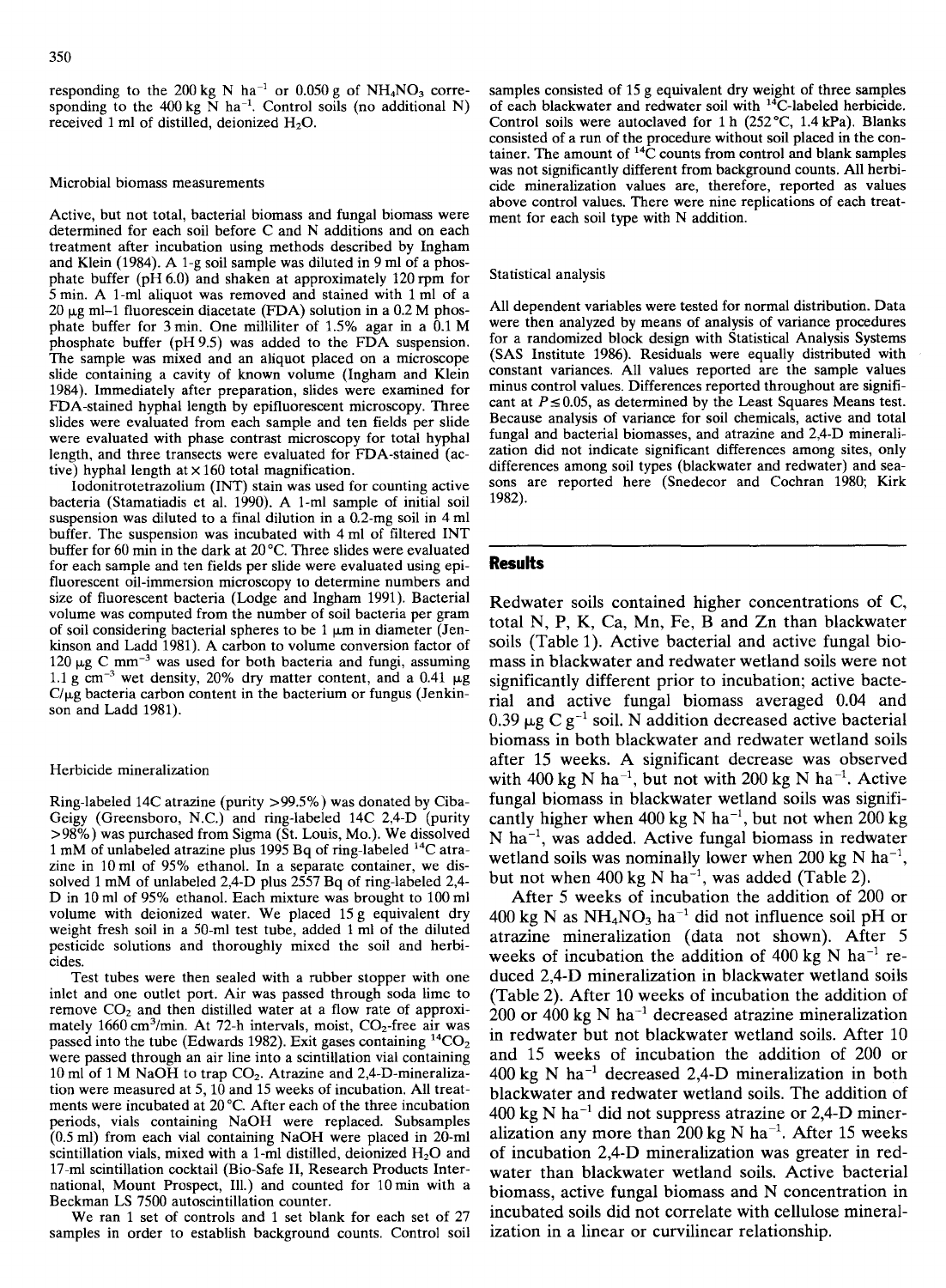**Table 1** Carbon and nutrient concentration in the top 10 cm of blackwater and redwater freshwater wetland soils in northern Florida

| Soil type              | Carbon                     | N                        |            | K                      | Ca                        | Mg          | Mn         | Fe                      | Cu            | В                        | Zn                       |
|------------------------|----------------------------|--------------------------|------------|------------------------|---------------------------|-------------|------------|-------------------------|---------------|--------------------------|--------------------------|
|                        | %                          | g element $kg^{-1}$ soil |            |                        |                           |             |            |                         |               |                          |                          |
| Blackwater<br>Redwater | 1.3 b <sup>a</sup><br>5.9a | 112 b<br>496 a           | 8 b<br>25a | 29 <sub>b</sub><br>61a | 368 <sub>b</sub><br>988 a | 39a<br>63 a | 6 b<br>33a | 83 <sub>b</sub><br>216a | 0.6a<br>1.1 a | 0.4 <sub>b</sub><br>0.8a | 1.6 <sub>b</sub><br>3.6a |

a In each column, values followed by the same letter are not significantly different as determined by Least Square Means Test  $(P \le 0.05)$ 

**Table 2** Active bacterial biomass, active fungal biomass, atrazine and dichlorophenoxyacetic acid  $(2,4-D)$  degradation in blackwater and redwater river flood plains amended with nitrogen

|            | Microbial biomass <sup>b</sup> |                                   |                   |                  | 5 weeks          | 10 weeks          |                             | 15 weeks          |                   |
|------------|--------------------------------|-----------------------------------|-------------------|------------------|------------------|-------------------|-----------------------------|-------------------|-------------------|
|            | N                              | Bacteria                          | Fungi             | $2.4-D$          | Atrazine         | $2,4$ -D          | Atrazine                    | $2.4-D$           | Atrazine          |
| Treatment  | kg ha $^{-1}$ <sup>a</sup>     | $--- \mu g C g^{-1} \text{ soil}$ |                   |                  |                  |                   | % CO <sub>2</sub> recovered |                   |                   |
| Blackwater |                                | $3.4$ ab <sup>c</sup>             | 3.9 <sub>bc</sub> | 3.6 <sub>b</sub> | 2.0 <sub>b</sub> | 21.6a             | 3.9c                        | 30.7 <sub>b</sub> | 6.5c              |
|            | 200                            | 2.9 <sub>bc</sub>                 | 4.3 <sub>bc</sub> | 3.5 <sub>b</sub> | 1.9 <sub>b</sub> | 6.2c              | 3.8c                        | 10.7c             | 6.6c              |
|            | 400                            | 2.0c                              | 10.1a             | 1.7c             | 2.0 <sub>b</sub> | 8.0c              | 4.0c                        | 14.2c             | 7.0 <sub>bc</sub> |
| Redwater   | $\bf{0}$                       | 4.3a                              | 4.8 <sub>b</sub>  | 5.0a             | 2.4a             | 26.5a             | 5.3a                        | 62.9a             | 9.6a              |
|            | 200                            | 2.9 <sub>bc</sub>                 | 1.6 <sub>bc</sub> | 3.7 <sub>b</sub> | 2.3a             | 16.1 <sub>b</sub> | 4.6 <sub>b</sub>            | 38.2 <sub>b</sub> | 7.7 <sub>b</sub>  |
|            | 400                            | $3.9$ ab                          | 4.2 <sub>bc</sub> | 3.8 <sub>b</sub> | 2.4a             | 16.2 <sub>b</sub> | 4.5 b                       | 32.7 <sub>b</sub> | 7.6 b             |

### **Discussion**

In this laboratory study, we found that high N concentrations in both blackwater and redwater forest wetland soils inhibited atrazine and 2,4-D mineralization. Our findings are consistent with those of similar studies in the literature (Behki and Khan 1986; Entry et al. 1994, 1995; Alvey and Crowley 1995). In vitro studies have shown that high N concentrations in media inhibit herbicide mineralization by mycorrhizal fungi (Donnelly et al.1993; Donnelly and Fletcher 1994). Entry et al. (1993) reported that high N concentrations suppressed atrazine and 2,4-D mineralization in grassland soils. Alvey and Crowley (1995) found that atrazine mineralization in arable soils was inhibited in a compost-amended soil when fertilized with 500 kg N ha<sup>-1</sup> as CaNO<sub>3</sub>. Entry et al. (1994, 1995) found that atrazine and 2,4-D mineralization was higher in coniferous forest soils that had similar total N concentrations but higher C:N ratio concentrations than deciduous forest soils. In this study, we found that the addition of 400 kg N ha<sup>-1</sup> reduced active bacterial biomass in both soils. High N concentrations may stimulate fungal activity in soil, but also act to suppress the enzymes catechol 2,3-oxygenase and protocatecuate 2,3-oxygenase which catalyze the degradation of ring structures of aromatic herbicides (Behki and Khan 1986; Erickson and Lee 1989; Aust 1990; Shuichiro et al. 1991).

The herbicides used in this study were labeled only in the ring structure and, therefore, are in conservative

aTop 10 cm of mineral soil assuming a bulk density of 1.0 <sup>c</sup> In each column, values followed by the same letter are not sig-<br><sup>b</sup> Estimated after 15 weeks of incubation **in each column**, values followed by the Least Square nificantly different as determined by the Least Squares Test  $(P \le 0.05; n=27)$ 

> numbers compared to those from studies that have examined the disappearance of the herbicide (parent compound) or studies examining the first and second order alteration of side chains attached to the ring structure. In our study side chain degradation of atrazine or 2,4-D may have occurred, but was undetected because we measured the amount of atrazine and 2,4-D degraded to  $CO<sub>2</sub>$ . The degradation pathways of atrazine and 2,4-D are well known (Giardina et al. 1982; Chaudhry and Chapalamadugu 1991). Atrazine and 2,4-D could have been degraded to a variety of intermediate compounds. Fungi and bacteria that degrade atrazine via dealkylation produce intermediate compounds that are toxic to some plants and soil microorganisms (Behki and Khan 1986; Alvey and Crowley 1995).

> Despite the plethora of information on their toxicities to selected animals in the laboratory, the effects of nutrients and agricultural chemicals on wetland function is unpredictable. The extent of pollution damage to wetland ecosystems is usually measured in one of two ways - by the presence or absence of various indicator species or by specific groups of species genera or families of invertebrates called biotic indices. Usually the concentration of the chemical to kill 50% of a specific number of test organisms (indicator species) in a given time in a laboratory setting  $(LD_{50})$  is measured and from such experiments decisions are made as to safe concentrations (Moss 1993). Although field studies are necessary, data presented in this study lead us to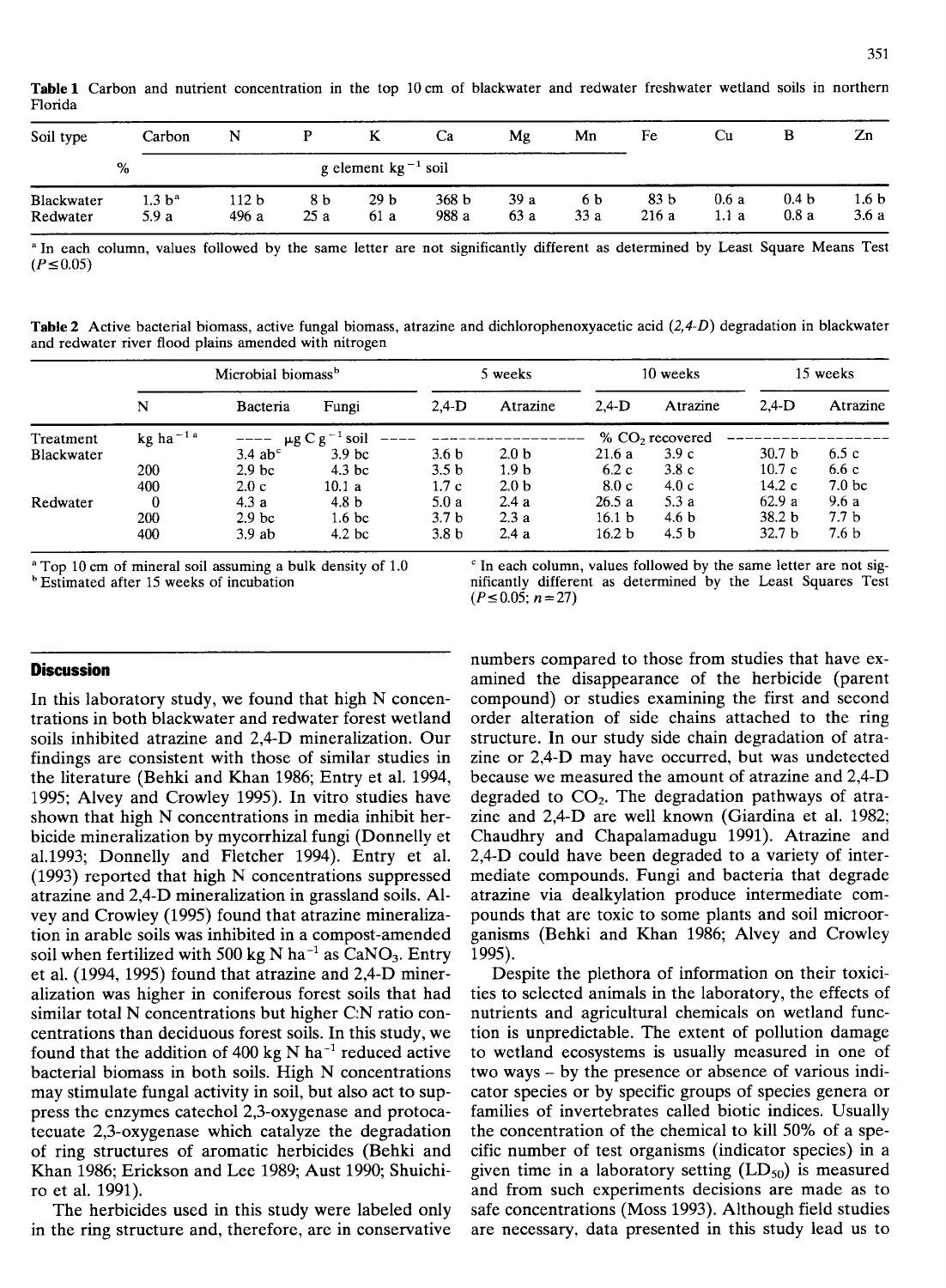conclude that N deposition in wetland soils may be causing decreased degradation of agricultural herbicides. Measures of the combined effects of pollutants such as N and/or herbicides on ecosystem function in wetlands has not been thoroughly investigated. The combined effects of the many pollutants that are currently being deposited in wetlands may have a greater impact on ecosystem function that those impacts that are measured in the laboratory under specific conditions.

## **References**

- Alvey S, Crowley DE (1995) Influence of organic amendments on biodegradation of atrazine as a nitrogen source. J Environ Qual 24:1156-1162
- Aust SD (1990) Degradation of environmental pollutants by *Phanerochaete chrysosporium.* Microb Ecol 20:197-209
- Bass DG Jr, Cox DT (1985) River habitat and fisheries resources of Florida. In: Seaman W Jr (ed) Florida aquatic habitat and fishery resources. Florida Chapter American Fisheries Society, Kissimmee, pp 121-187
- Beck WM, Ruter JH, Perdue EM (1974) Organic and inorganic geochemistry of some coastal plain rivers of the southeastern United States. Geochem Cosmochim Acta 38:341-364
- Behki R, Khan SU (1986) Degradation of atrazine *byPseudomonas:* N-dealkylation and dehalogenation of atrazine and its metabolites. J Agric Food Chem 34:746-749
- Bremmner HM, Mulvaney CS (1982) Nitrogen-total. In: Page AL, Miller RH, Keeney DR (eds) Chemical and microbiological properties. (Methods of soil analysis, part 2) American Society of Agronomy, Madison, Wis, pp 595-622
- Chaudhry GR, Chapalamadugu S (1991) Biodegradation of halogenated organic compounds. Microb Rev 55:59-79
- Cooper SR, Brush GS (1993) A 2,500-year history of anoxia and eutrophication in Chesapeake Bay. Estuaries 16:617-626
- Crutchfield SR, Leston D (1994) Feasibility of point-nonpoint source trading for managing agricultural pollutant loading to coastal waters. Water Resour Res 30:2825-2836
- Donnelly PK, Fletcher JS (1994) Potential use of mycorrhizal fungi as bioremediation agents. In: Andersone TA (ed) Bioremediation through rhizosphere technology. American Chemical Society Press, Washington DC, pp 93-99
- Donnelly PK, Entry JA, Crawford DL (1993) Degradation of atrazine and 2,4- dichlorophenoxyacetic acid by mycorrhizal fungi at three nitrogen concentrations. Appl Environ Microbiol 59: 2642-2647
- Duffee EM, Allen WJ, Ammons HC (1979) Soil survey of Jackson County, Florida. (USDA Soil Conservation Service) US Government Printing Office, Washington, DC
- Edwards NT (1982) A time saving technique for measuring respiration rates in incubated soil samples. Soil Sci Soc Am J 46:1114-1116
- Entry JA, Emmingham WH (1996) Influence of vegetation on microbial degradation of atrazine and 2,4-dichlorophenoxyacetic acid in riparian soils. Can J Soil Sci 12:1231-1236
- Entry JA, Mattson KG, Emmingham WH (1993) The influence of nitrogen on mineralization of atrazine and 2,4-dichlorophenoxyacetic acid in pasture soils. Biol Fertil Soils 16:179-182
- Entry JA, Donnelly PK, Emmingham WH (1994) Microbial mineralization of atrazine and 2,4-dichlorophenoxyacetic acid in riparian pasture and forest soils. Biol Fertil Soils 18:89-94
- Entry JA, Donnelly PK, Emmingham WH (1995) Mineralization of atrazine and 2,4-D in soils inoculated *withPhanerochaete crysosoporium* and *Trappea darkeri.* Appl Soil Ecol 3:85-90
- Erickson LE, Lee KH (1989) Degradation of atrazine and s-triazines. Crit Rev Environ Control 19:1-14
- Giardina M, Giardi MT, Filacchioni G (1982) Atrazine metabolism by Nocarida: Elucidation of initial pathway and systhesis of potential metabolites. Agric Biol Chem 46:1439-1445
- Goolsby DA, Battagin WA,aThurmond EM (1994) Occurrence and transport of agricultural chemicals in the Mississippi river basin, July through August 1993. (US Geological Survey Circular No 1120-C) US Government Printing Office, Washington, DC
- Grissinger EH, Murphey JB, Little WC (1982) Late Quaternary valley fill deposits in north-central Mississippi. Southeast Geol 23:147-162
- Hill AR (1996) Nitrate removal in stream riparian zones. J Environ Qual 25:743-755
- Howell RL, Williams JK (1990) Soil survey of Madison County, Florida. (USDA Soil Conservation Service) US Government Printing Office, Washington, DC
- Ingham ER, Klein DA (1984) Soil fungi relationships between hyphal activity and staining with fluorescein diacetate. Soil Biol Biochem 16:273-278
- Jenkinson DS, Ladd JM (1981) Microbial biomass in soil: Measurement and turnover. In: Paul EA, Ladd JN (eds) Soil biochemistry, vol 5. Dekker, New York, pp 415-471
- Johnson CA (1991) Sediment and nutrient retention by freshwater wetlands: Effects on surface water quality. Crit Rev Contam Control 2:491-565
- . Kirk RE (1982) Experimental design: Procedures for the behavioral sciences, 2nd edn. Brooks Cole Publishing, Belmont, Calif
- Koch MS, Reddy KR (1992) Distribution of soil and plant nutrients along a trophic gradient in the Florida Everglades. Soil Sci Soc Am J 56:1492-1499
- Koplin DW, Burkart MR, Thurmond EM (1994) Herbicides and nitrate in near-surface aquifers in the midcontinental United States. (US Geological Survey Water Supply Paper 2413) US Government Printing Office, Washington, DC
- Liu S, Yen ST, Kolpin DW (1996) Atrazine concentrations in near surface aquifers: A censored regression approach. J Environ Qual 25:992-999
- Lodge DJ, Ingham ER (1991) A comparison of agar film techniques for estimating fungal biovolumes in litter and soil. Agric Ecosyst Environ 34:131-144
- Lowrance R, Todd R, Fail J Jr, Hendrickson 0 Jr, Leonard R, Asmussen L (1984) Riparian forests as nutrient filters in agricultural watersheds. BioScience 34:374-377
- Magette WL, Weismiller RA, Angle JS, Brinsfield RB (1989) A nitrate groundwater standard for the 1990 farm bill. J Soil Water Consery 44:491-494
- McLean RL (1982) Soil pH and lime requirement. In: Page AL, Miller RH, KeeneyDR (eds) Chemical and microbiological properties. (Methods of soil analysis, part 2) American Society of Agronomy, Madison, Wis, pp 539-577
- Mersie W, Seybold C (1996) Adsorbtion and desorption of atrazine, deethylatrazine, deisopropylatrazine and hydroxyatrazine on levy wetland soil. J Agric Food Chem 44:1925-1929
- Moss B (1993) Ecology of fresh waters. Blackwell, Boston, Mass
- Mullholland PJ, Lenat DR (1992) Streams of the southeastern Piedmont, Atlantic drainage. In: Hackney CT, Adams SM, Martin WH (eds) Biodiversity of the southeastern United States: Aquatic communities. Wiley, New York, pp 193-232
- Nelson DW, Sommers LE (1982) Total carbon, organic carbon and organic matter. In: Page AL, Miller RH, Keeney DR (eds) Chemical and microbiological properties. (Methods of soil analysis, part 2) American Society of Agronomy, Madison, Wis, pp 539-577
- Pasquarell GC, Boyer DG (1996) Herbicides in karst groundwater in southeast West Virgina. J Environ Qual 25:755-765
- Pickett CH, Hawkins LS, Pherson JE, O'Connell NV (1992) Irrigation practices, herbicide use and ground-water contamination in citrius production: A case study in California. Agric Ecosyst Environ 41:1-17
- SAS Institute (1986) Statistical Analysis Systems user's guide to statistics. SAS Institute, Cary, NC